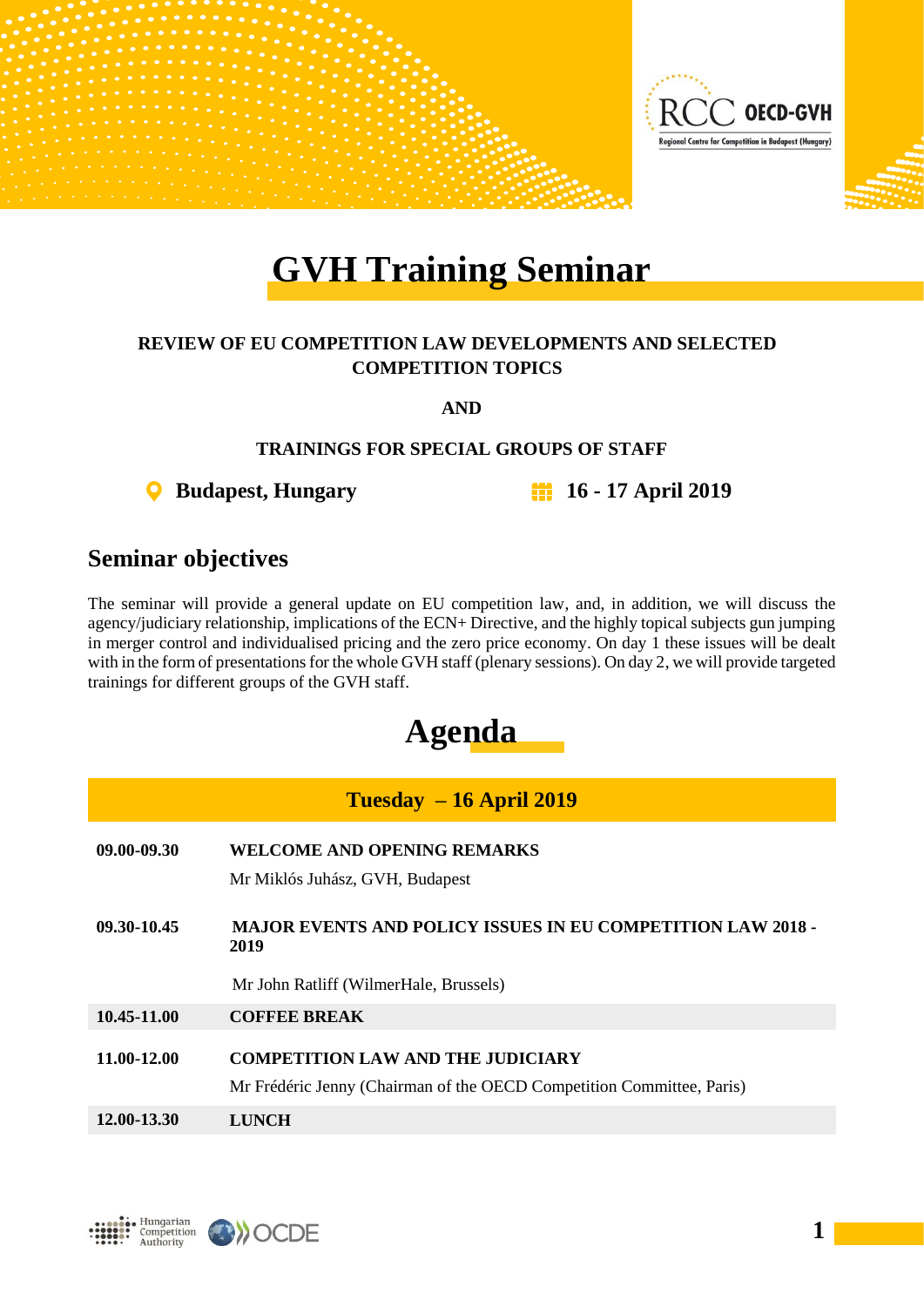#### **13.30-14.30 PERSONALISED PRICING AND THE ZERO PRICE ECONOMY**

Mr Dries Cuijpers (OECD, Paris)

### **14.30-14.45 COFFEE BREAK**

### **14.45-16.15 GUN JUMPING IN MERGER CONTROL**

Ms Lauriane Lépine-Sarandi and Ms Alice Delavergne (Autorité de la Concurrence, Paris) Ms Sabine Zigelski (OECD, Paris)